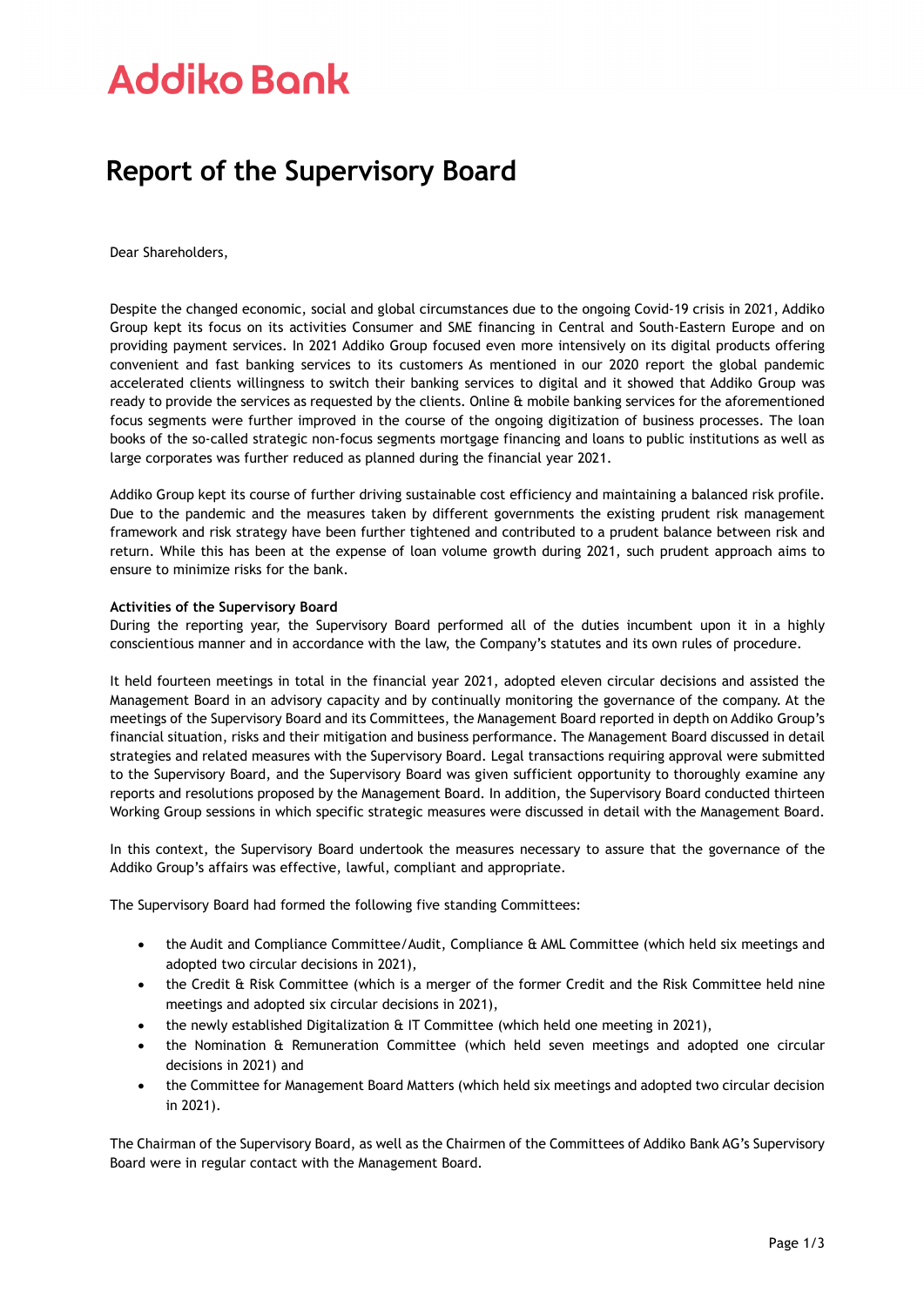# **Addiko Bonk**

Within meetings taking place at least once every quarter in person and via virtual meetings, the Supervisory Board regularly received information on the following topics: business performance in the previous quarter, financial performance, risk development and significant matters, as well as major legal disputes. Between the quarterly reports, the Management Board also informed the Supervisory Board of current economic developments. In addition, the Supervisory Board received regular reports of key executives, especially of the Compliance Officer and Internal Audit Officer.

#### **Changes to the Management Board and the Supervisory Board**

The Management Board of Addiko Bank AG changed during the reported business year, i.e. two management board members Mr. Csongor Nemeth and Mr. Markus Krause stepped down from their mandates and Mr. Herbert Juranek and Mr. Tadej Krasovec were appointed as management board members. Hence, the management board consists of three members.

In 2021, the Supervisory Board of Addiko Bank AG changed in such a way that Mr. Herbert Juranek (resigned as of 26 April 2021) and Mr. Pieter van Groos was appointed to the Supervisory Board by the General Meetings on 26 April 2021. Accordingly, the Supervisory Board consists of eight members, thereof two delegated by the Workers Council.

#### **Consolidated Corporate Governance Report, Austrian Code of Corporate Governance**

Since in 2020 Deloitte Audit Wirtschaftsprüfungs GmbH (with regard to Rules 1 to 76 of the Austrian Code of Corporate Governance) and CMS Reich-Rohrwig Heinz Rechtsanwälte GmbH (with regard to Rules 77 to 83 of the Austrian Code of Corporate Governance) audited the Consolidated Corporate Governance Report of Addiko Bank AG pursuant to Section 96 (2) Austrian Stock Corporation Act, the Corporate Governance Report 2021 was not audited since under C-62 Rule Austrian Corporate Governance Codex such audit is only necessary every three years. Nevertheless, being a publicly listed entity, Addiko Bank AG adheres to the Austrian Code of Corporate Governance. The Supervisory Board determined that Addiko Bank AG is to comply with the Austrian Code of Corporate Governance as amended in January 2021. The Supervisory Board strives to consistently comply with the provisions of the Code that relate to the Supervisory Board. In this context, the Supervisory Board complies with all Rules relating to the cooperation of the Supervisory Board and the Management Board, and to the Supervisory Board itself, except for the deviations presented in the Corporate Governance Report.

#### **Separate and Consolidated Financial Statements 2021**

KPMG Austria GmbH Wirtschaftsprüfungs- und Steuerberatungsgesellschaft audited the separate Financial Statements of Addiko Bank AG and the Consolidated Financial Statements of the Addiko Group as at 31 December 2021, issuing unqualified audit opinions. Pursuant to statutory provisions, the Management Report and the Group Management Report have been audited as to whether they are consistent with the separate and Consolidated Financial Statements and have been prepared in accordance with the applicable legal requirements. The Consolidated Non-Financial Report was read and considered not to be materially inconsistent with the Consolidated Financial Statements nor to be materially misstated.

The separate Financial Statements of Addiko Bank AG were prepared in accordance with the regulations of the Austrian Banking Act (BWG) and – where applicable – with the provisions of the Austrian Commercial Code (UGB). The Consolidated Financial Statements of the Addiko Group were prepared in accordance with IFRS as adopted by the EU and in compliance with the requirements under Section 245a Austrian Commercial Code (UGB) and Article 59a Austrian Banking Act (BWG). The Annual Report, the Group Annual Report, the Consolidated Corporate Governance Report, the Consolidated Non-Financial Report and the Management Board's proposal for the allocation of the annual profit 2021 – all prepared by the Management Board – were discussed in detail with KPMG Austria GmbH Wirtschaftsprüfungs- und Steuerberatungsgesellschaft at the meeting of the Audit and Compliance Committee held on 7 March 2022.

At the meeting, the aforementioned Committee inter alia resolved to propose approval of the separate Financial Statements of Addiko Bank AG by the Supervisory Board.

The Chairman of the Audit, Compliance and AML Committee reported on the Committee's recommendations at the meeting of the Supervisory Board on 8 March 2022. At this meeting, the separate and Consolidated Financial Statements were examined thoroughly in the presence of the auditor and verified by the Supervisory Board to ensure, in particular, that they were lawful, compliant and appropriate.